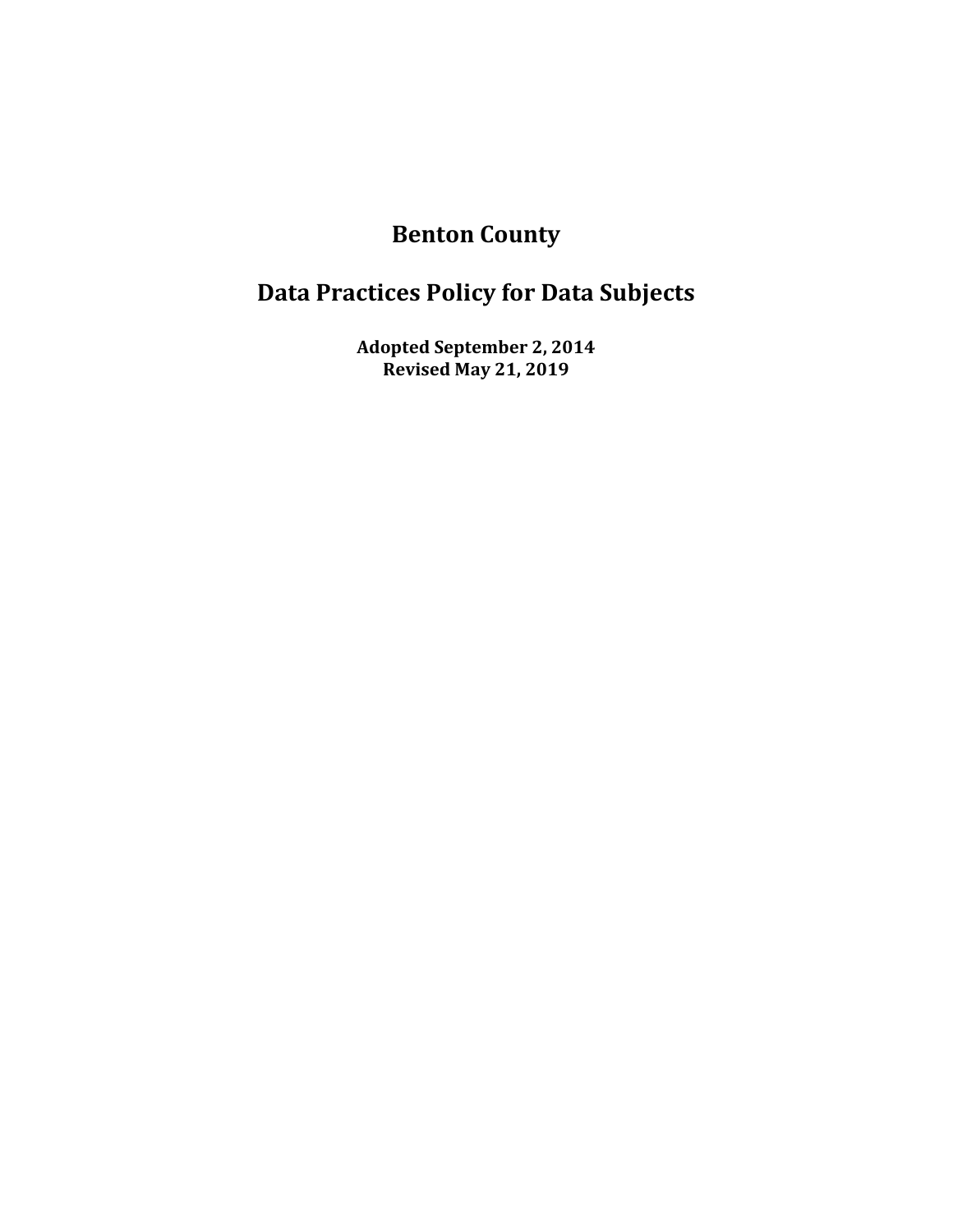#### **Data about You**

The Government Data Practices Act (Minnesota Statutes, Chapter 13) says that data subjects have certain rights related to a government entity collecting, creating, and keeping government data about them. You are the subject of data when you can be identified from the data. Government data is a term that means all recorded information a government entity has, including paper, email, DVDs, photographs, etc.

#### **Classification of Data about You**

The Government Data Practices Act presumes that all government data are public unless a state or federal law says that the data are not public. Data about you are classified by state law as public, private, or confidential. See below for some examples.

1. **Public data**: We must give public data to anyone who asks; it does not matter who is asking for the data or why.

The following is an example of public data about you: *Land records such as a warranty deed showing your ownership of real property.*

2. **Private data**: We cannot give private data to the general public, but you have access when the data are about you. We can share your private data with you, with someone who has your permission, with our government entity staff who need the data to do their work, and as permitted by law or court order.

\_\_\_\_\_\_\_\_\_\_\_\_\_\_\_\_\_\_\_\_\_\_\_\_\_\_\_\_\_\_\_\_\_\_\_\_\_\_\_\_\_\_\_\_\_\_\_\_\_\_\_\_\_\_\_\_\_\_\_\_\_\_\_\_\_\_\_\_\_\_\_\_\_\_\_\_\_\_\_\_\_\_\_\_\_

The following is an example of private data about you: *Financial data you provide us to determine your eligibility for various state human services programs.*

\_\_\_\_\_\_\_\_\_\_\_\_\_\_\_\_\_\_\_\_\_\_\_\_\_\_\_\_\_\_\_\_\_\_\_\_\_\_\_\_\_\_\_\_\_\_\_\_\_\_\_\_\_\_\_\_\_\_\_\_\_\_\_\_\_\_\_\_\_\_\_\_\_\_\_\_\_\_\_\_\_\_\_\_\_

3. **Confidential data**: Confidential data have the most protection. Neither the public nor you can get access even when the confidential data are about you. We can share confidential data about you with our government entity staff who need the data to do their work and to others as permitted by law or court order. We cannot give you access to confidential data.

The following is an example of confidential data about you: *Law enforcement data regarding alleged criminal acts is confidential while an investigation is on-going.*

## **Your Rights under the Government Data Practices Act**

\_\_\_\_\_\_\_\_\_\_\_\_\_\_\_\_\_\_\_\_\_\_\_\_\_\_\_\_\_\_\_\_\_\_\_\_\_\_\_\_\_\_\_\_\_\_\_\_\_\_\_\_\_\_\_\_\_\_\_\_\_\_\_\_\_\_\_\_\_\_\_\_\_\_\_\_\_\_\_\_\_\_\_\_

This government entity must keep all government data in a way that makes it easy for you to access data about you. Also, we can collect and keep only those data about you that we need for administering and managing programs that are permitted by law. As a data subject, you have the following rights.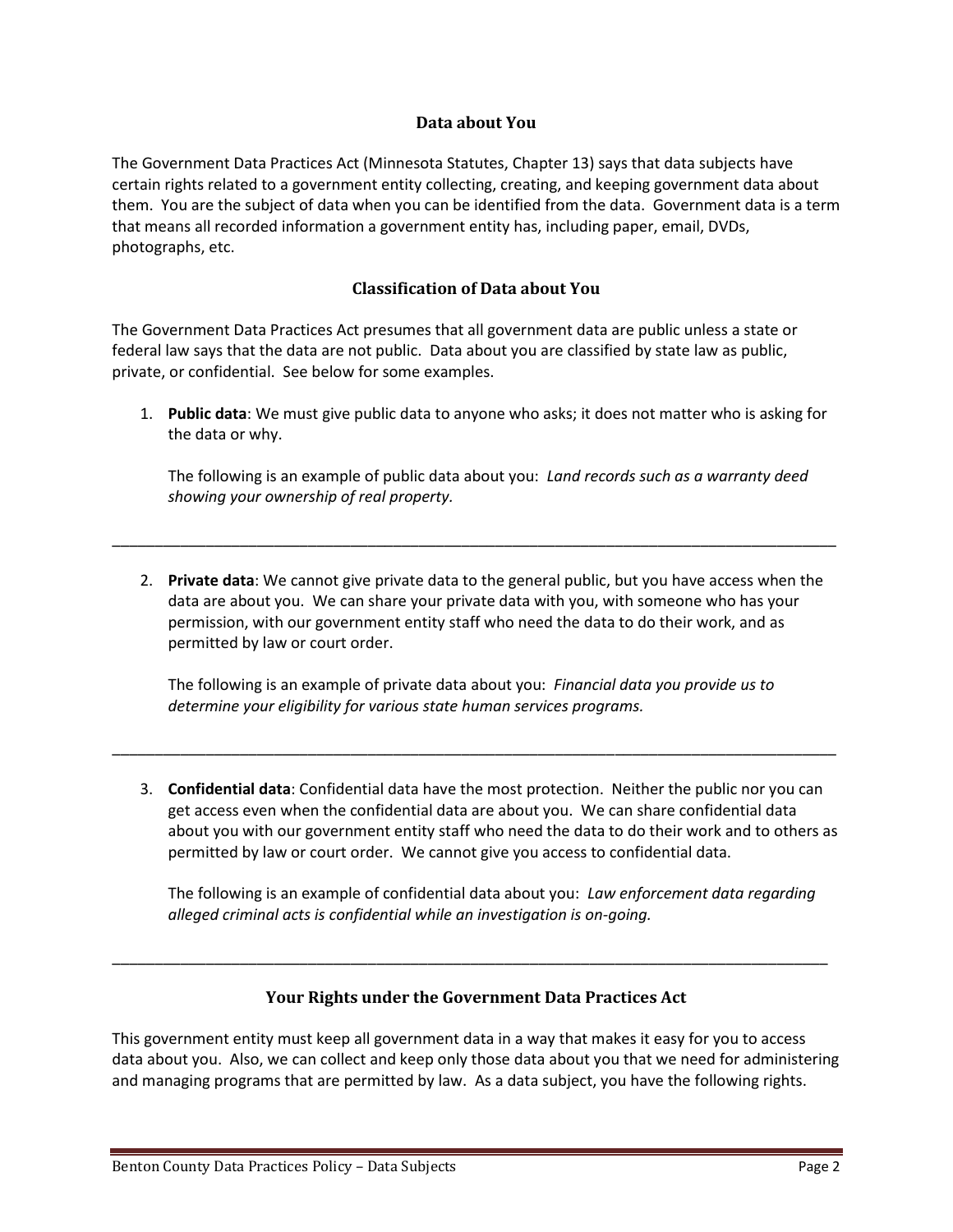#### **Access to Your Data**

You have the right to look at (inspect), free of charge, public and private data that we keep about you. You also have the right to get copies of public and private data about you. The Government Data Practices Act allows us to charge for copies. You have the right to look at data, free of charge, before deciding to request copies.

Also, if you ask, we will tell you whether we keep data about you and whether the data are public, private, or confidential.

As a parent, you have the right to look at and get copies of public and private data about your minor children (under the age of 18). As a legally appointed guardian, you have the right to look at and get copies of public and private data about an individual for whom you are appointed guardian.

Minors have the right to ask this government entity not to give data about them to their parent or guardian. If you are a minor, we will tell you that you have this right. We may ask you to put your request in writing and to include the reasons that we should deny your parents access to the data. We will make the final decision about your request based on your best interests. **Note**: Minors do not have this right if the data in question are educational data maintained by an educational agency or institution.

#### **When We Collect Data from You**

When we ask you to provide data about yourself that are not public, we must give you a notice. The notice is sometimes called a Tennessen warning. The notice controls what we do with the data that we collect from you. Usually, we can use and release the data only in the ways described in the notice.

We will ask for your written permission if we need to use or release private data about you in a different way, or if you ask us to release the data to another person. This permission is called informed consent. If you want us to release data to another person, you must use the consent form we provide.

#### **Protecting your Data**

The Government Data Practices Act requires us to protect your data. We have established appropriate safeguards to ensure that your data are safe.

In the unfortunate event that we determine a security breach has occurred and an unauthorized person has gained access to your data, we will notify you as required by law.

#### **When your Data are Inaccurate and/or Incomplete**

You have the right to challenge the accuracy and/or completeness of public and private data about you. You also have the right to appeal our decision. If you are a minor, your parent or guardian has the right to challenge data about you.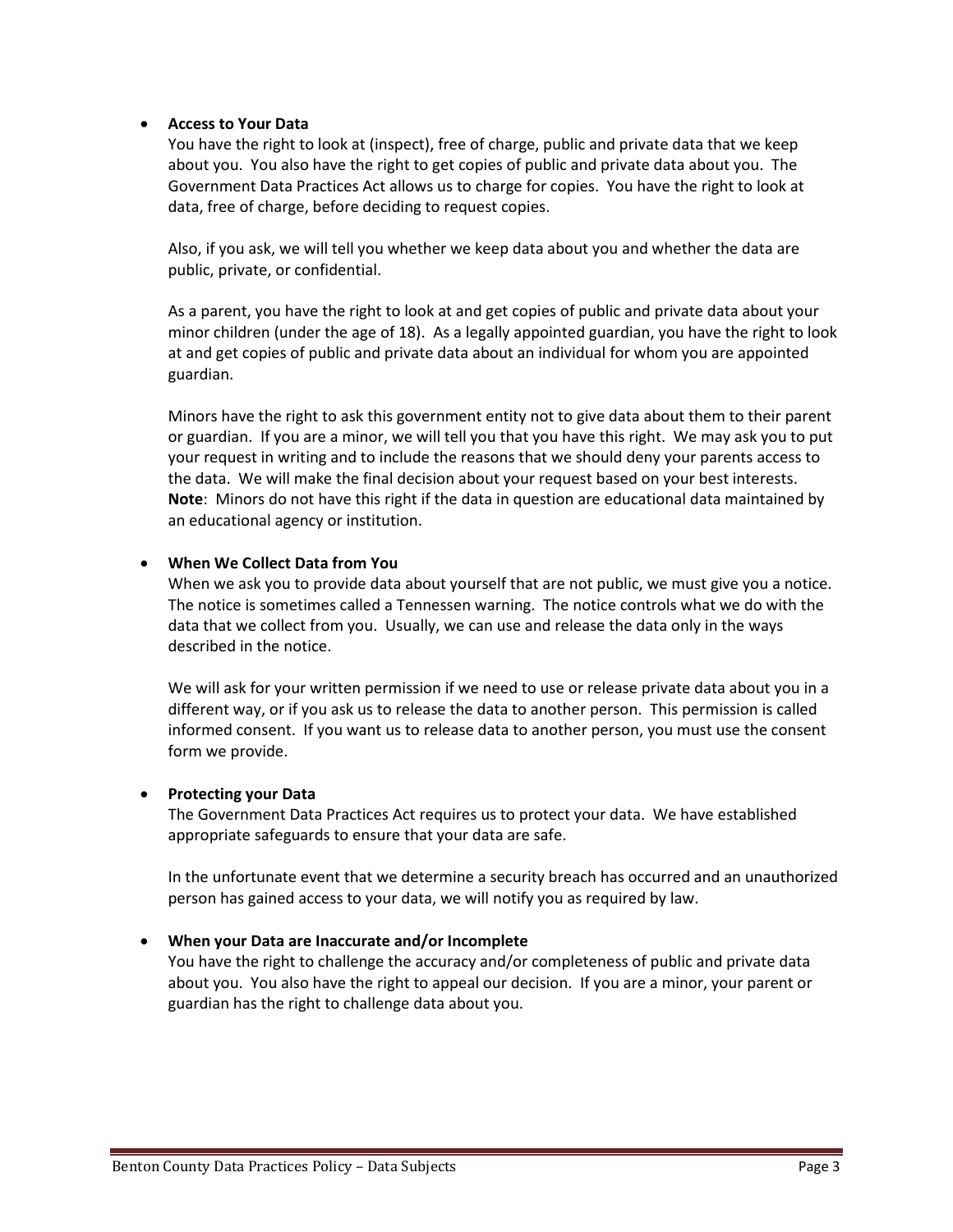## **How to Make a Request for Your Data**

To look at data, or request copies of data that this government entity keeps about you, your minor children, or an individual for whom you have been appointed legal guardian, make a written request to the appropriate individual listed in the Data Practices Contacts on page 6. You may make your request by U.S. mail, electronic mail, fax or in person, using the data request form on page 9.

If you choose not use to use the data request form, your request should include:

- that you are making a request, under the Government Data Practices Act (Minnesota Statutes, Chapter 13), as a data subject, for data about you;
- whether you would like to inspect the data, have copies of the data, or both;
- a clear description of the data you would like to inspect or have copied; and
- identifying information that proves you are the data subject, or data subject's parent/guardian.

This government entity requires proof of your identity before we can respond to your request for data. If you are requesting data about your minor child, you must show proof that you are the minor's parent. If you are a guardian, you must show legal documentation of your guardianship. Please see the Standards for Verifying Identity located on page 10.

## **How We Respond to a Data Request**

Once you make your request, we will work to process your request. If it is not clear what data you are requesting, we will ask you for clarification.

- If we do not have the data, we will notify you in writing within 10 business days.
- If we have the data, but the data are confidential or private data that are not about you, we will notify you within 10 business days and state which specific law says you cannot access the data.
- If we have the data, and the data are public or private data about you, we will respond to your request within 10 business days, by doing one of the following:
	- $\circ$  arrange a date, time, and place to inspect data, for free, if your request is to look at the data, or
	- $\circ$  provide you with copies of the data within 10 business days. You may choose to pick up your copies, or we will mail or fax them to you. We will provide electronic copies (such as email or CD-ROM) upon request if we keep the data in electronic format.

Information about copy charges is on page 8.

After we have provided you with access to data about you, we do not have to show you the data again for 6 months unless there is a dispute or we collect or create new data about you.

If you do not understand some of the data (technical terminology, abbreviations, or acronyms), please let us know. We will give you an explanation if you ask.

The Government Data Practices Act does not require us to create or collect new data in response to a data request if we do not already have the data, or to provide data in a specific form or arrangement if we do not keep the data in that form or arrangement. (For example, if the data you request are on paper only, we are not required to create electronic documents to respond to your request.) If we agree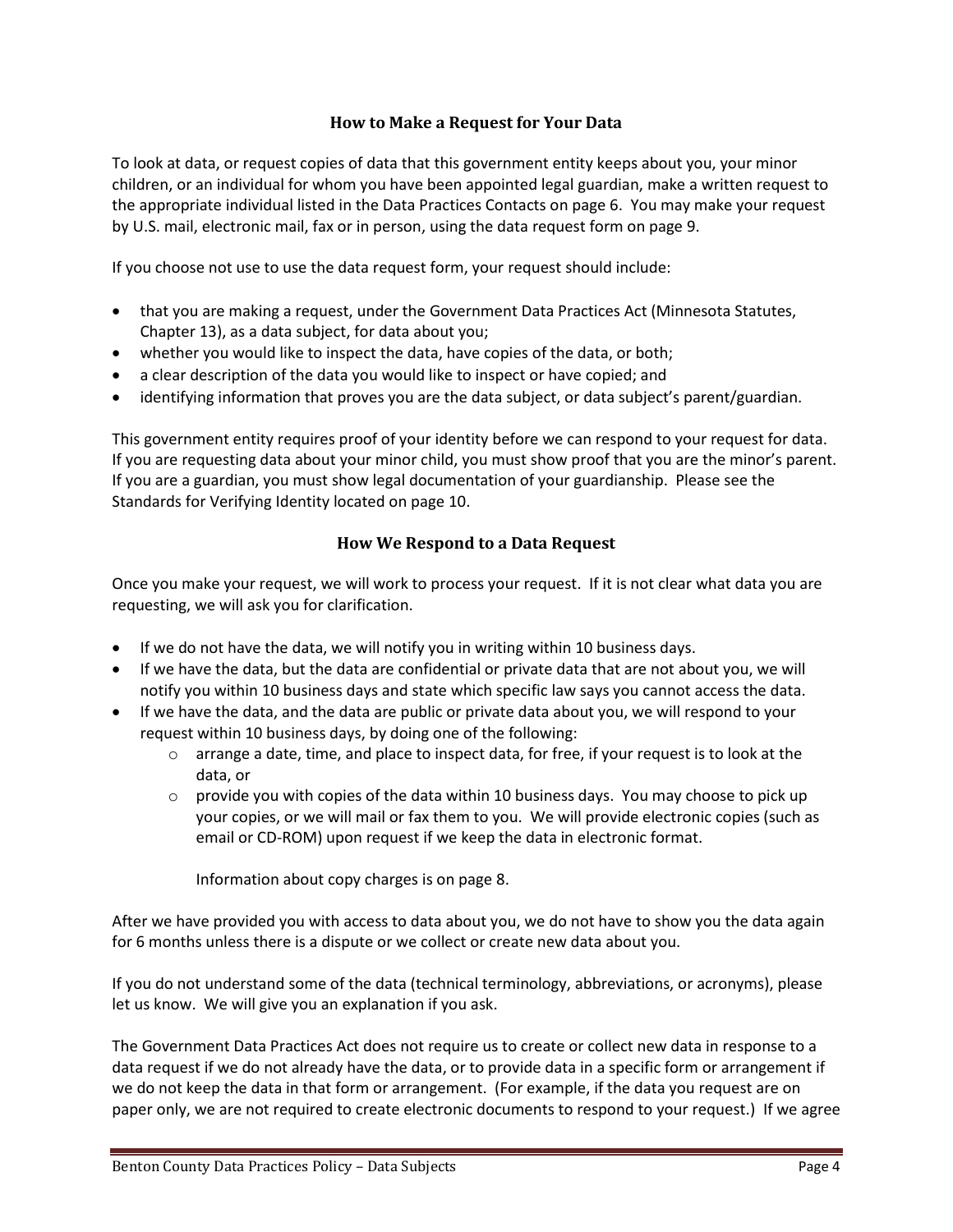to create data in response to your request, we will work with you on the details of your request, including cost and response time.

In addition, we are not required under the Government Data Practices Act to respond to questions that are not specific requests for data.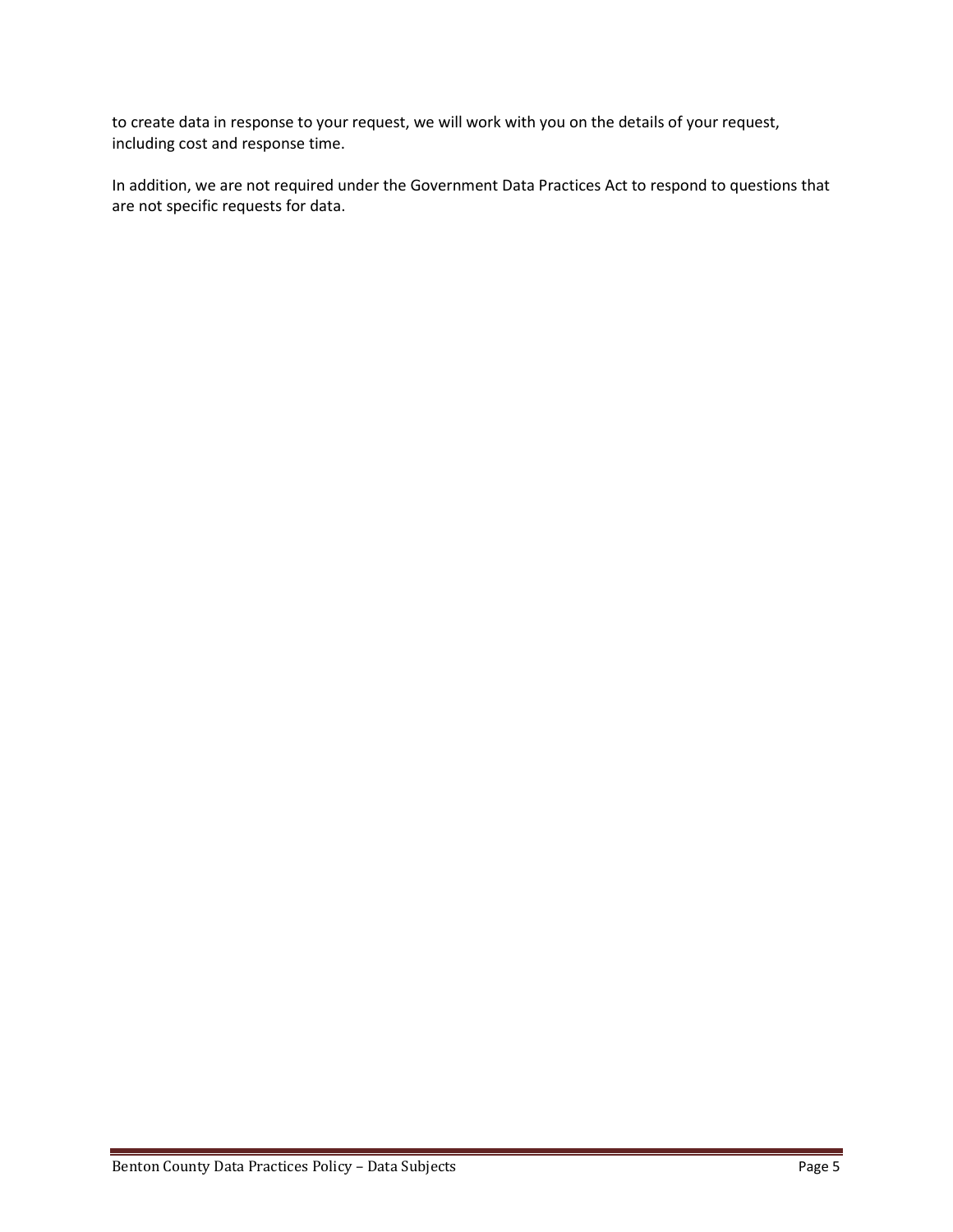# **Data Practices Contacts**

#### **Responsible Authority – Human Services (Social Services and Public Health)**

Name: Robert Cornelius, Director Address: 531 Dewey Street, Box 740, Foley, MN 56329 Phone number: (320) 968-5087 Fax number: (320) 968-5330 Email address: robert.cornelius@co.benton.mn.us

#### **Responsible Authority – Sheriff's Office and Jail**

Name: Sheriff Troy Heck Address: 581 Highway 23, Box 159, Foley, MN 56329 Phone number: (320) 968-7201 Fax number: (320) 968-6885 Email address: troy.heck@co.benton.mn.us

## **Responsible Authority – County Attorney's Office**

Name: Philip Miller, County Attorney Address: 615 Highway 23, Box 189, Foley, MN 56329 Phone number: (320) 968-5175 Fax number: (320) 968-5346 Email address: philip.miller@co.benton.mn.us

#### **Responsible Authority – Auditor-Treasurer**

Name: Nadean Inman, Auditor-Treasurer Address: 531 Dewey Street Box 129, Foley, MN 56329 Phone number: (320) 968-5006 Fax number: (320) 968-5337 Email address: ninman@co.benton.mn.us

#### **Responsible Authority – All Other County Departments**

Name: Montgomery Headley, County Administrator Address: 531 Dewey Street, Box 129. Foley, MN 56329 Phone number: (320) 968-5000 Fax number: (320) 968-5329 email address: mheadley@co.benton.mn.us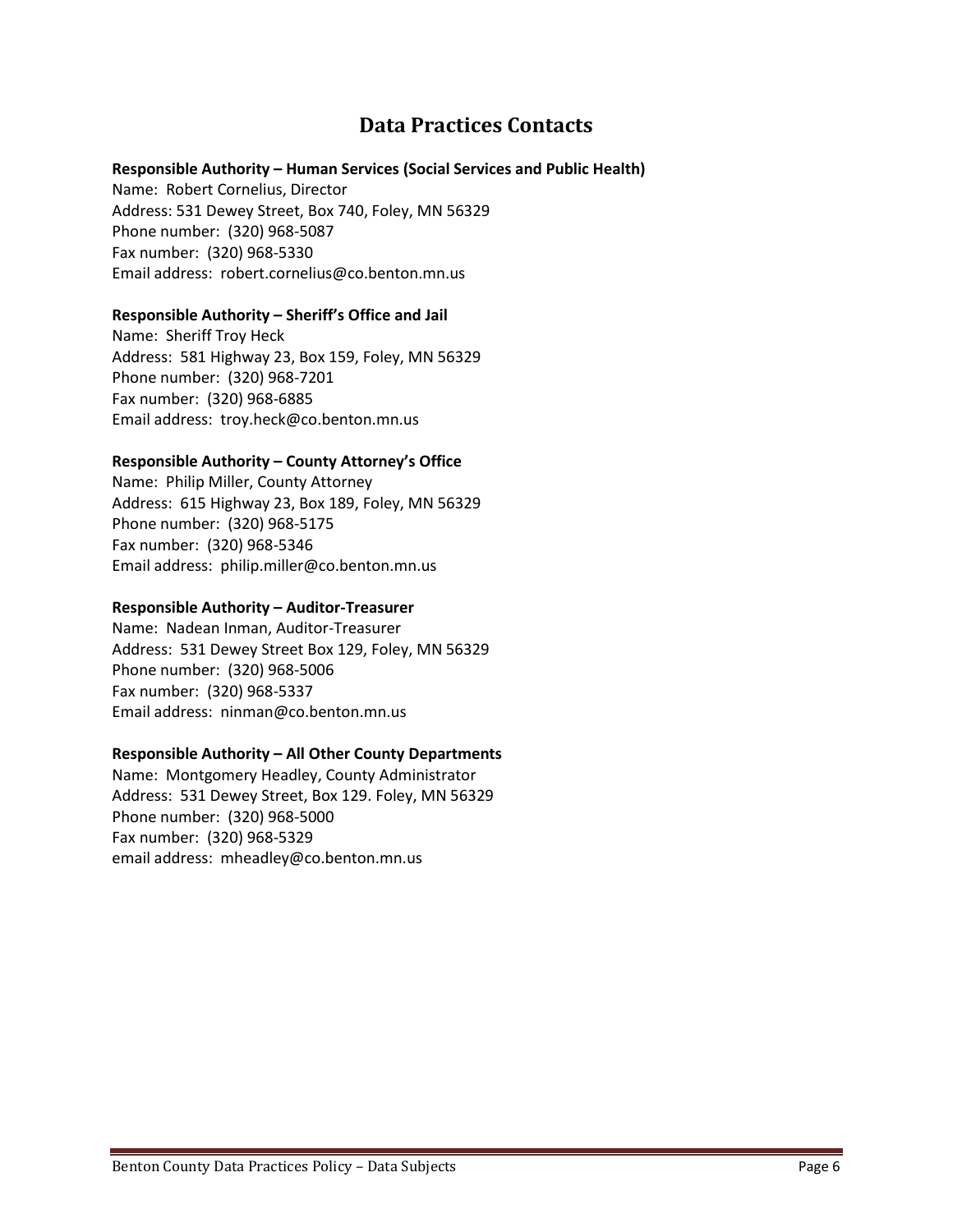#### **Data Practices Compliance Official**

Name: Montgomery Headley, County Administrator Address: 531 Dewey Street, Box 129. Foley, MN 56329 Phone number: (320) 968-5000 Fax number: (320) 968-5329 email address: mheadley@co.benton.mn.us

#### **Data Practices Designee**

Name: Johanna Mattson, Human Resources Director Address: 531 Dewey Street, Box 129. Foley, MN 56329 Phone number: (320) 968-5000 Fax number: (320) 968-5329 Email address: jmattson@co.benton.mn.us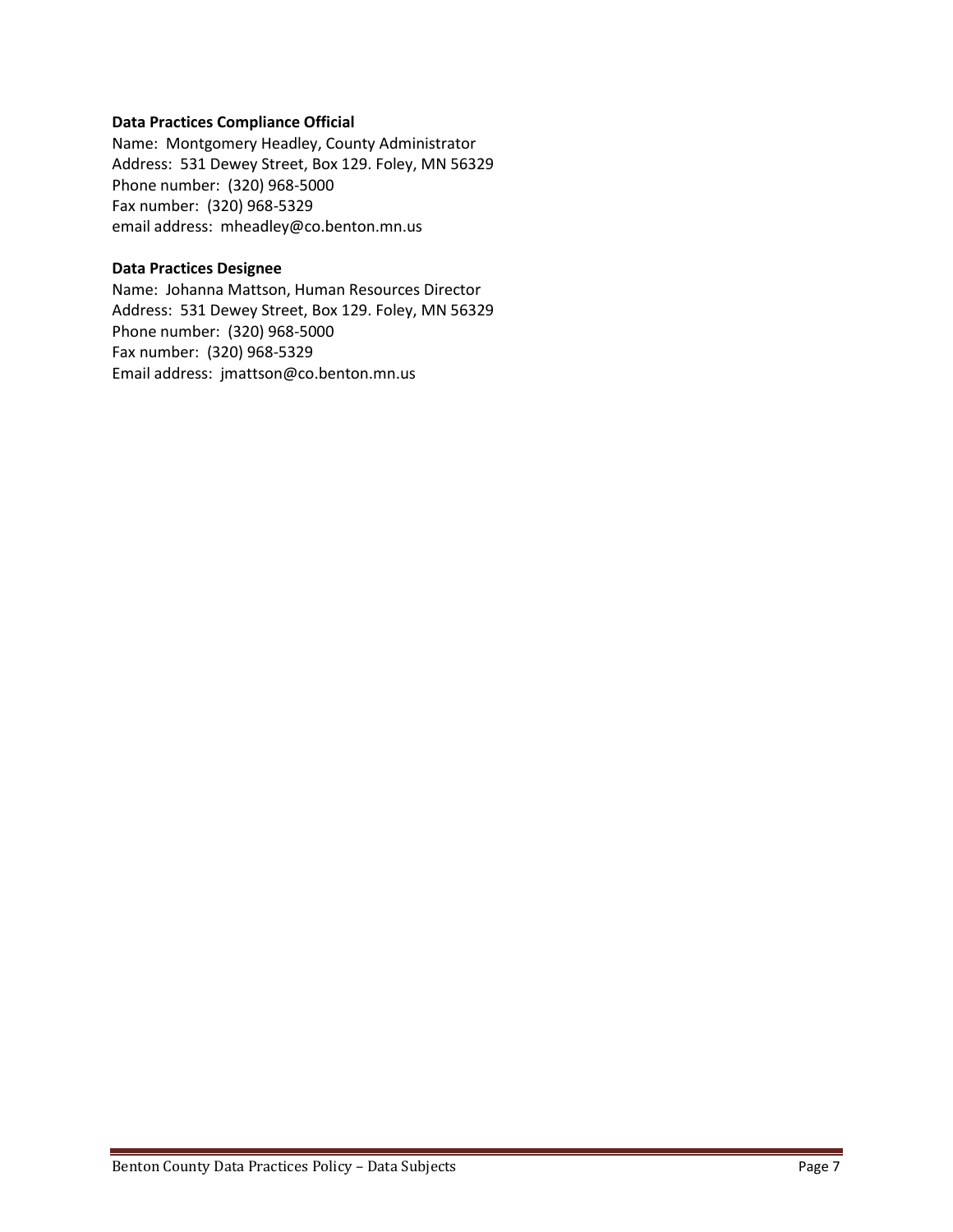# **Copy Costs – Data Subjects**

This government entity charges data subjects for copies of government data. These charges are authorized under Minnesota Statutes, section 13.04, subdivision 3. You must pay for the copies before we will give them to you.

Benton County charges 25 cents per page for black and white copies or computer print-outs. These and other fees for data requests can be found in the Benton County fee schedule, which is available on the County's website ([http://www.co.benton.mn.us/About\\_Benton/documents/current\\_fee\\_schedule.pdf\)](http://www.co.benton.mn.us/About_Benton/documents/current_fee_schedule.pdf), or from the County Administrator's Office.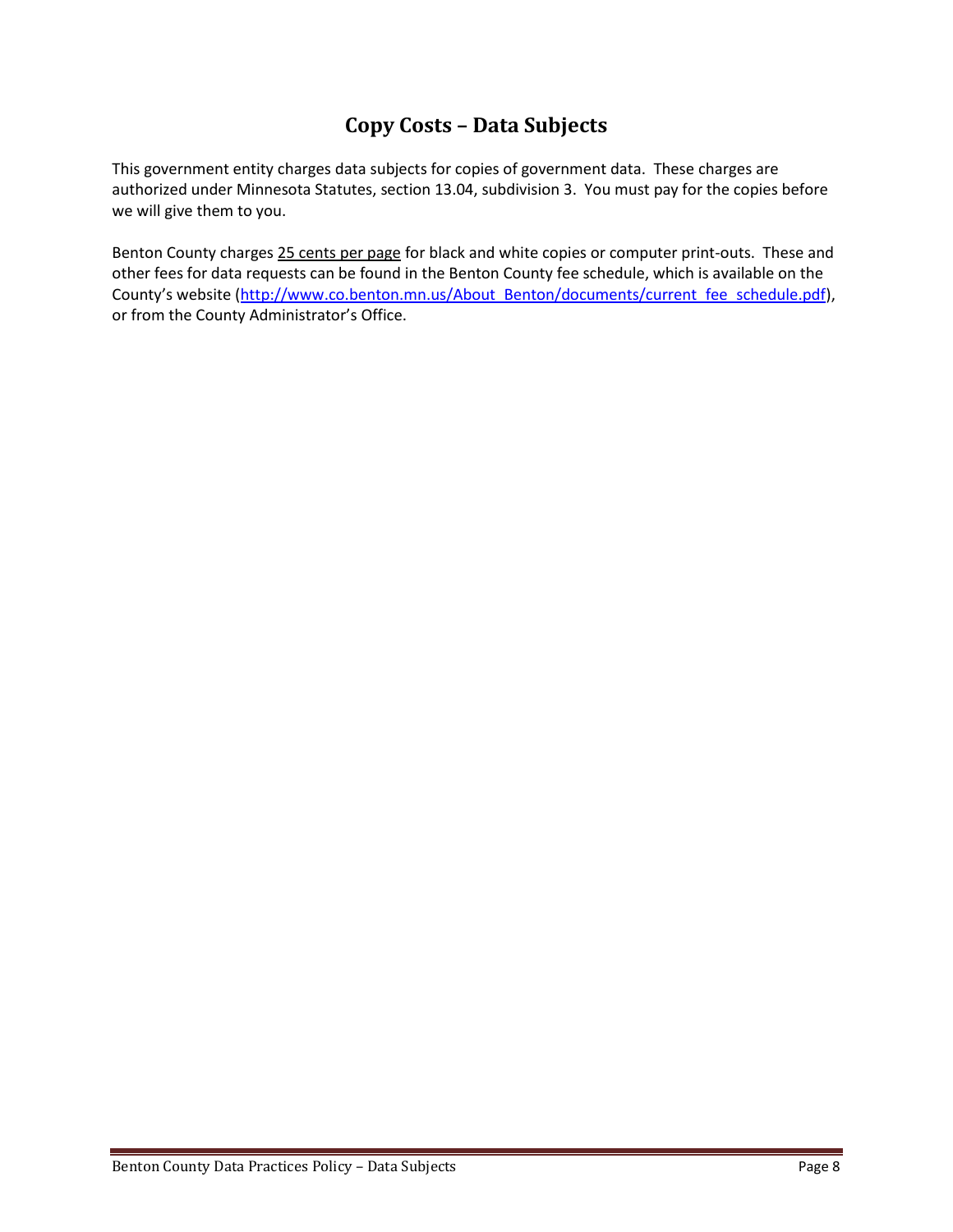# **Data Request Form – Data Subjects**

| Date of request:                                                                                                                                      |               |                                   |  |
|-------------------------------------------------------------------------------------------------------------------------------------------------------|---------------|-----------------------------------|--|
| [a valid state ID, such as<br>To request data as a data subject, you must show<br>a driver's license, military ID, or passport] as proof of identity. |               |                                   |  |
| I am requesting access to data in the following way:                                                                                                  |               |                                   |  |
| $\Box$ Inspection                                                                                                                                     | $\Box$ Copies | $\Box$ Both inspection and copies |  |

Note: Inspection is free but we will charge you 25 cents per page for black and white copies or computer print-outs. See the Benton County fee schedule for other data request fees.

## **These are the data I am requesting:**

Describe the data you are requesting as specifically as possible. If you need more space, please use the back of this form.

| <b>Contact Information</b> |  |  |  |  |
|----------------------------|--|--|--|--|
|                            |  |  |  |  |
|                            |  |  |  |  |
|                            |  |  |  |  |
|                            |  |  |  |  |
| <b>Staff Verification</b>  |  |  |  |  |
|                            |  |  |  |  |
|                            |  |  |  |  |

We will respond to your request within 10 business days.